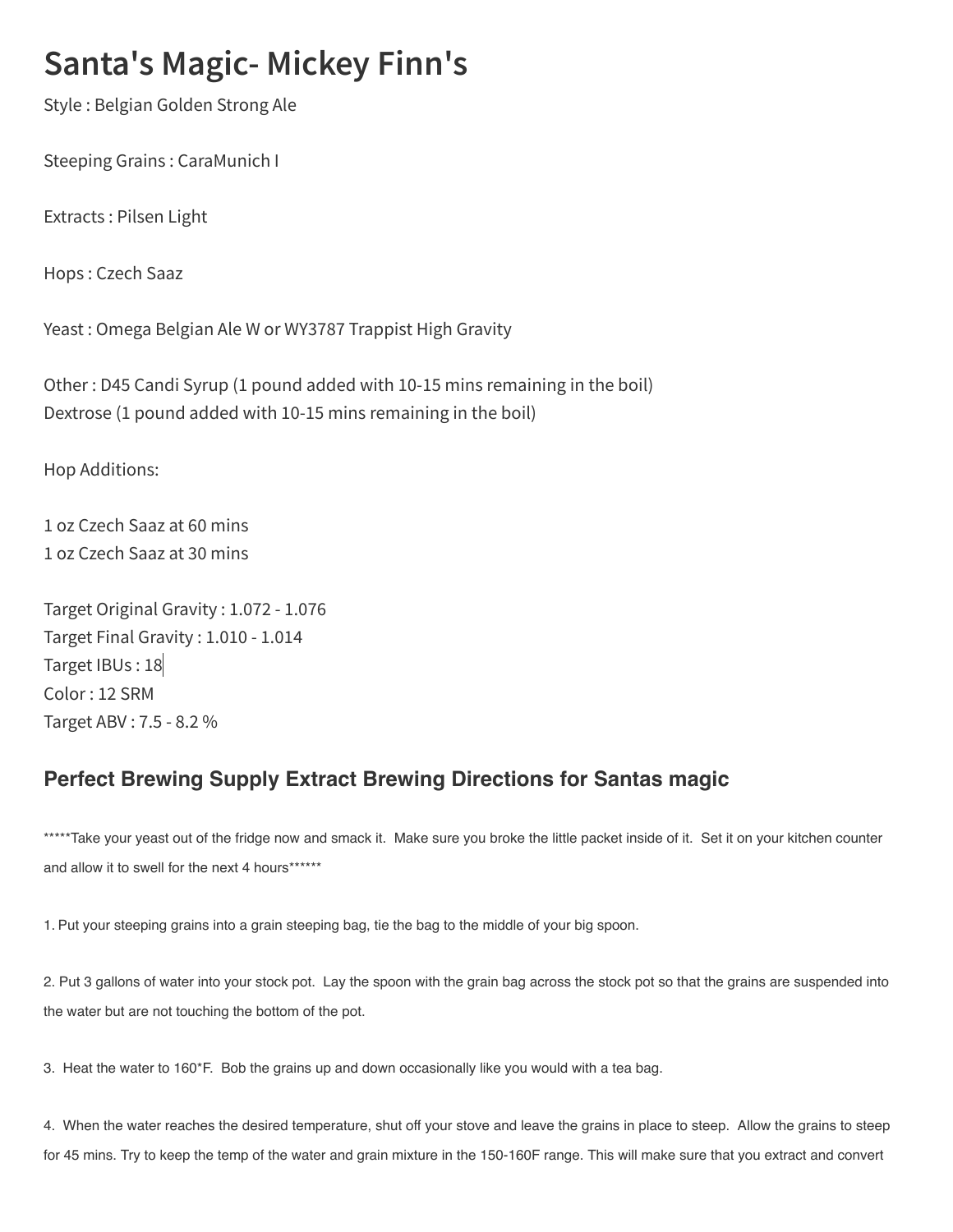the starches we want from the flaked wheat that is in the steeping grain.

5. Lift the grains out of the water (from now on it will be called wort) and allow them to drain into the stock pot. DO NOT squeeze or press the grain bag, this will produce proteins and harsh flavors that you do not want in your beer.

6. Add your first big bag of extract now (3 lb bag of Pilsen Light Extract) while the heat is off. Stir until all of the clumps are dissolved into the wort.

7. Turn the stove back on and bring to a rolling boil. Set a timer for 60 minutes when it starts boiling and also add your first (bittering) hop addition (1 oz Czech Saaz). Be careful to add the hops slowly and stir vigorously to reduce your risk of a boil over. It might be a good idea to turn the heat down for this part.

8a. At 30 minutes (meaning 30 minutes into the boil, 30 minutes remaining) add your 2nd (flavor) hop addition (1 oz Czech Saaz).

8b. This is a busy step! At 15 minutes remaining in the boil, if you are adding whirl floc, Irish moss or 1/4 tsp. yeast nutrient, do so now. Also, add the rest of your extract at this point (4 remaining pounds of Pilsen Light Extract), as well as the 1 lb of D45 Candi Syrup and 1 lb of Dextrose sugar. Stir it all in as you add it to the kettle to avoid scorching the sugar at the bottom.

9. At 0 minutes your timer should go off. Time to shut off the flame and begin the process of chilling the wort.

\*\*\*\*\*From this point onward EVERYTHING that touches your beer MUST BE SANITIZED\*\*\*\*\*\*

- I like to fill up a 5 gal. bucket with water and 1 oz. of sanitizer for this purpose-

10. Chill your wort to 68\*F as rapidly as possible while it is still in the kettle. This can be achieved with a wort chiller, or an ice bath in your sink.

11. Gently pour your wort into your primary fermenter being careful to leave as much of the sludge at the bottom in your kettle as possible. If you have our deluxe kit, your primary fermenter is your 6.5 gallon bucket with the spigot attached. I like to make sure the spigot attachment is sealed properly and water tight before I add my wort to it. Also, make sure the spigot is in the CLOSED position!

12. Top your beer up to 5 gallons with more water. Using cold, clean water can help you finish chilling the wort to the ideal 68\*F before adding your yeast (For best results, do not add yeast until wort temp is at least within 10 degrees of 68\*F. The closer to 68\*F, the better).

13. Put your unopened yeast pack(s) into your bucket of sanitizer. Place your sanitized hydrometer into your wort and take an original gravity reading. There are three units of measurement on the hydrometer, you want to be looking at the smallest one.

14. Vigorously stir your wort to introduce as much oxygen as possible into the wort. This is the ONLY time you want to get oxygen in your beer.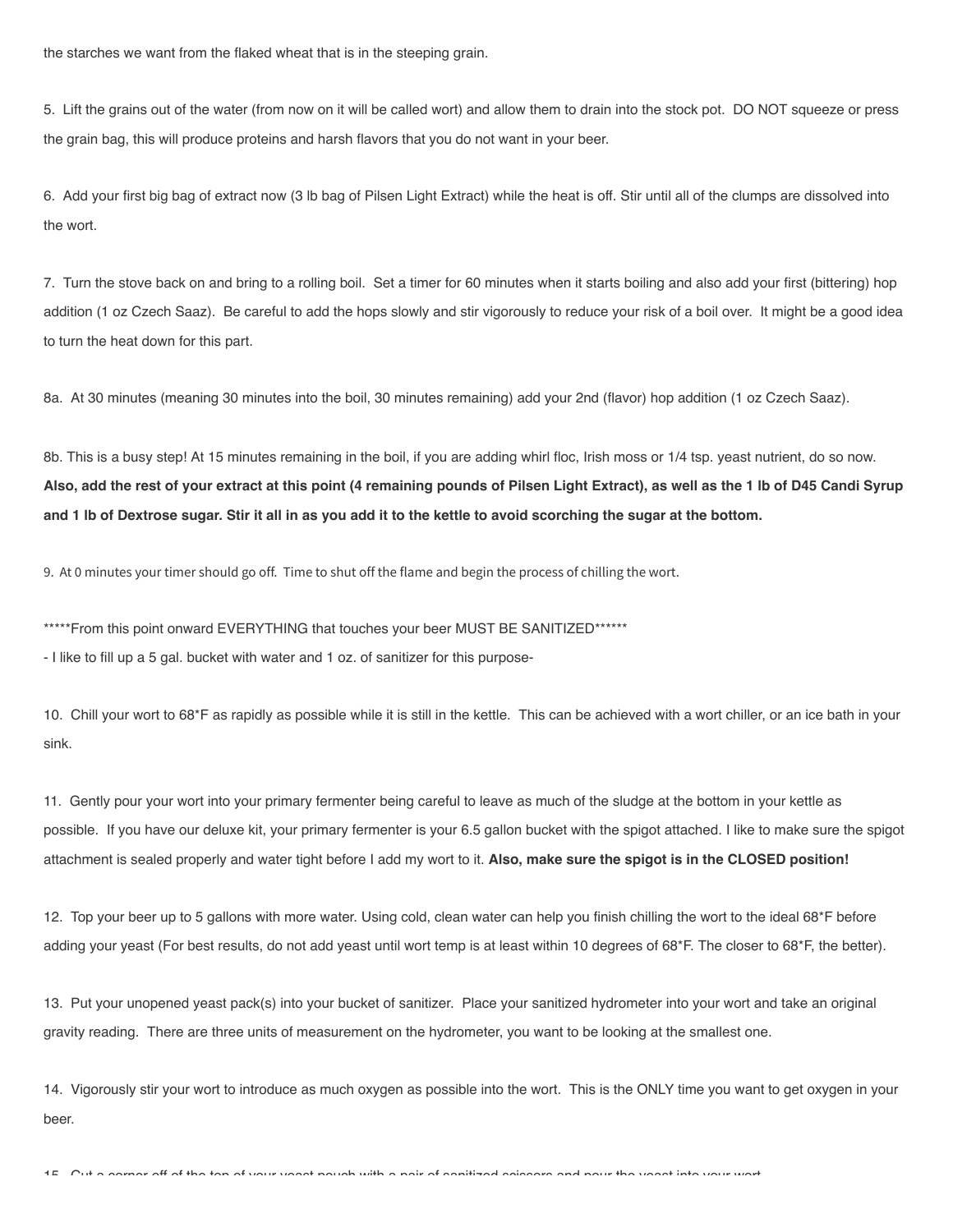15. Cut a corner off of the top of your yeast pouch with a pair of sanitized scissors and pour the yeast into your wort.

16. Seal the top of your fermenter and put an airlock partially filled with sanitizer into the hole on top.

17. Pace the floor anxiously for the next 10-14 days while your beer goes through primary fermentation.

18. When the airlock stops bubbling and the yeast cake has dropped to the bottom, remove the lid and take a reading with your hydrometer.

19. If you have reached your desired final gravity (give or take a couple points) you are ready to rack it over into your secondary fermenter.

20. If you are using our deluxe kit, the 5 gallon plastic carboy is your secondary. As always, everything MUST be sanitized.

21. Use your auto-siphon to gently rack the beer into your secondary fermenter, leaving as much of the trub behind as possible.

22. Seal the fermenter and go back to pacing the floor for another 2 weeks. Ideally, brew another beer now so the wait is less excruciating next time.

23. Now you are ready to bottle. Boil 5 ounces of priming sugar in 2 cups of water and stir it to dissolve. Allow the solution to cool and gently pour it into your bottling bucket. Remember, everything must be sanitized.

24. Rack your beer into your bottling bucket so that the beer mixes with the priming solution evenly. If you are using our deluxe kit, your bottling bucket is the 6.5 gallon bucket w/ the spigot attached that you used for primary fermentation.

25. Attach one end of a tube to your spigot and the other end to your bottling cane.

26. Sanitize every bottle and all of your caps. DO NOT USE DETERGENT if you run your bottles through your dishwasher on the sanitary cycle.

27. Put your bottling cane into a bottle so that the tip is depressed against the bottom of the bottle.

28. When the beer reaches the very top of the bottle, pull the cane out and set the bottle aside to be capped.

29. Repeat this step 45-50 more times, then cap the bottles.

30. DO NOT REFRIGERATE YOUR BOTTLES. They will not carbonate.

31. Continue to pace the floor for 10-14 days. Ideally, put your next beer into secondary and brew another beer so the wait is even less excruciating next time.